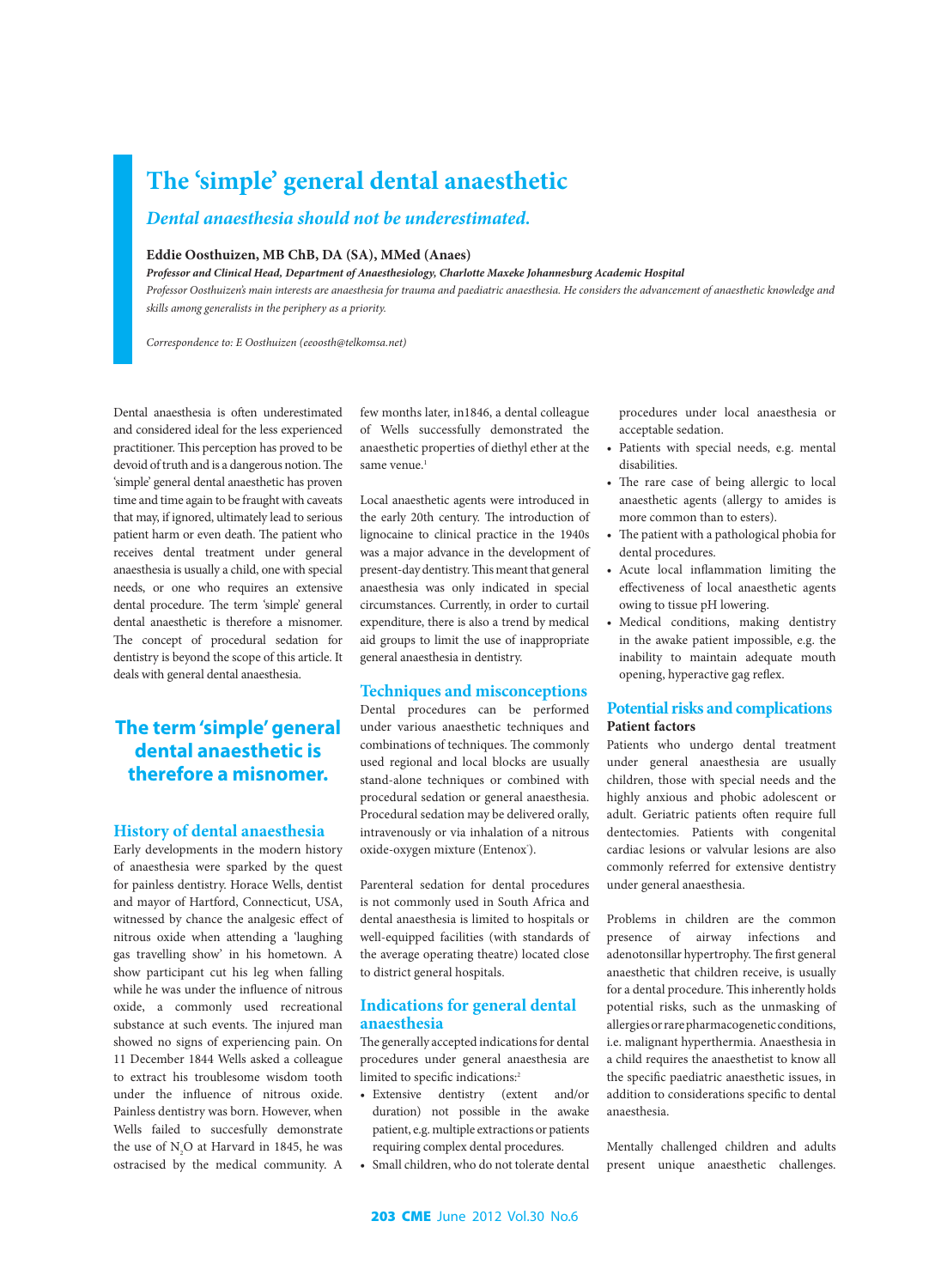### Dental anaesthesia

A gentle approach and the presence of a parent, guardian or supervisor are essential.3 Institutionalised patients have a higher incidence of hepatitis B. In addition to challenging communication and cooperation, the following are common and should not be overlooked: very poor oral hygiene, oesophageal reflux, physical abnormalities, malnutrition, epilepsy and cardiac abnormalities. Always remember the possible perioperative impact of chronic medication, e.g. anti-epileptics.

The phobic adult who requires dental treatment under general anaesthesia is highly anxious, with a needle aversion. Preoperative administration of heavy sedation may be counterproductive if the patient is a day case. A high level of autonomic activity is common, resulting in dysrhythmias, hypertension and vasovagal responses.

#### **Surgical factors**

The commonest problem is that the anaesthetist and surgeon share the airway. This is always a potentially dangerous situation and the primary responsibility in ensuring and maintaining airway patency lies with the anaesthetist, always remembering that the dental surgeon has limited training in airway management.

There should be limited airway soiling by the surgeon and the airway needs to be meticulously cleaned after surgery is complete and before emergence and extubation (including removal of the throat pack).

# **Patients who undergo dental treatment under general anaesthesia are usually children, those with special needs and the highly anxious and phobic adolescent or adult.**

Surgical stimulation of the trigeminal nerve is probably the cause of the high incidence of dysrhythmias in dental patients. Sympathetic bursts are common and are managed effectively using regional anaesthetic blocks before starting the dental procedure. Hypercarbia and/or hypoxia due to airway obstruction will exacerbate dysrhythmias. Halothane is another potent precipitant of cardiac dysrhythmias in the presence of high sympathetic outflow.

The dental anaesthetist must know the maximum safe dosages of local anaesthetics commonly used in theatre for local dental anaesthesia. The dental surgeon must inform the anaesthetist of his intention to infiltrate locally. The maximum dose has to be verified by the anaesthetist. Adrenaline/ noradrenaline in a local anaesthetic, when administered in large dosages, may exacerbate dysrhythmias in the presence of halothane (especially adrenaline).

The duration of surgery may vary from 1 to 2 minutes for the extraction of one or a few primary teeth to hours for extensive dental conservation surgery or extraction of deeply impacted wisdom teeth. An estimation of the duration of surgery is essential to an anaesthetic plan.

### **Approach to general dental anaesthesia**

### **Preoperative assessment**

Ideally, children should be examined preoperatively in the presence of a parent or caregiver. The assessment should determine the suitability of day-case anaesthesia, focusing on medical conditions, social circumstances and nature of the procedure. Reassure about safety and postoperative analgesia, as appropriate. Valid informed consent has to be obtained under all circumstances. The need for general anaesthesia must be confirmed with the dental surgeon when alternative options seem viable.

#### **Difficulties in risk assessment in special-needs patients4**

- • Limited or lacking medical and/or surgical history
- • Limited or lacking medical work-up
- • Unco-operative behaviour
- • Lack of support systems, often making postoperative care less optimal
- • Lack of adequate presurgical work-up: ∙ extent of surgery difficult to estimate
	- ∙ difficult estimation of duration of anaesthesia
	- ∙ surprise adverse events more likely.

#### **Premedication**

Chronic medication must be continued on the day of surgery and as soon as possible thereafter, particularly in the special-needs patient. Sedative premedication is often not necessary and should be used only for specific indications in day-case patients. A short-acting benzodiazepine is ideal when necessary. The constant presence of a parent, from admission to induction, is usually all that is needed in paediatric cases. Intranasal midazolam (0.2 - 0.3 mg/kg) is an option in children in whom a rapid onset of sedative action is required. The anxious adult patient needs to be sedated preoperatively, keeping the possibility of delayed postoperative recovery in mind. Short-acting oral midazolam is again the agent of choice (for the average adult 7.5 - 15 mg orally, 1 - 2 hours preoperatively).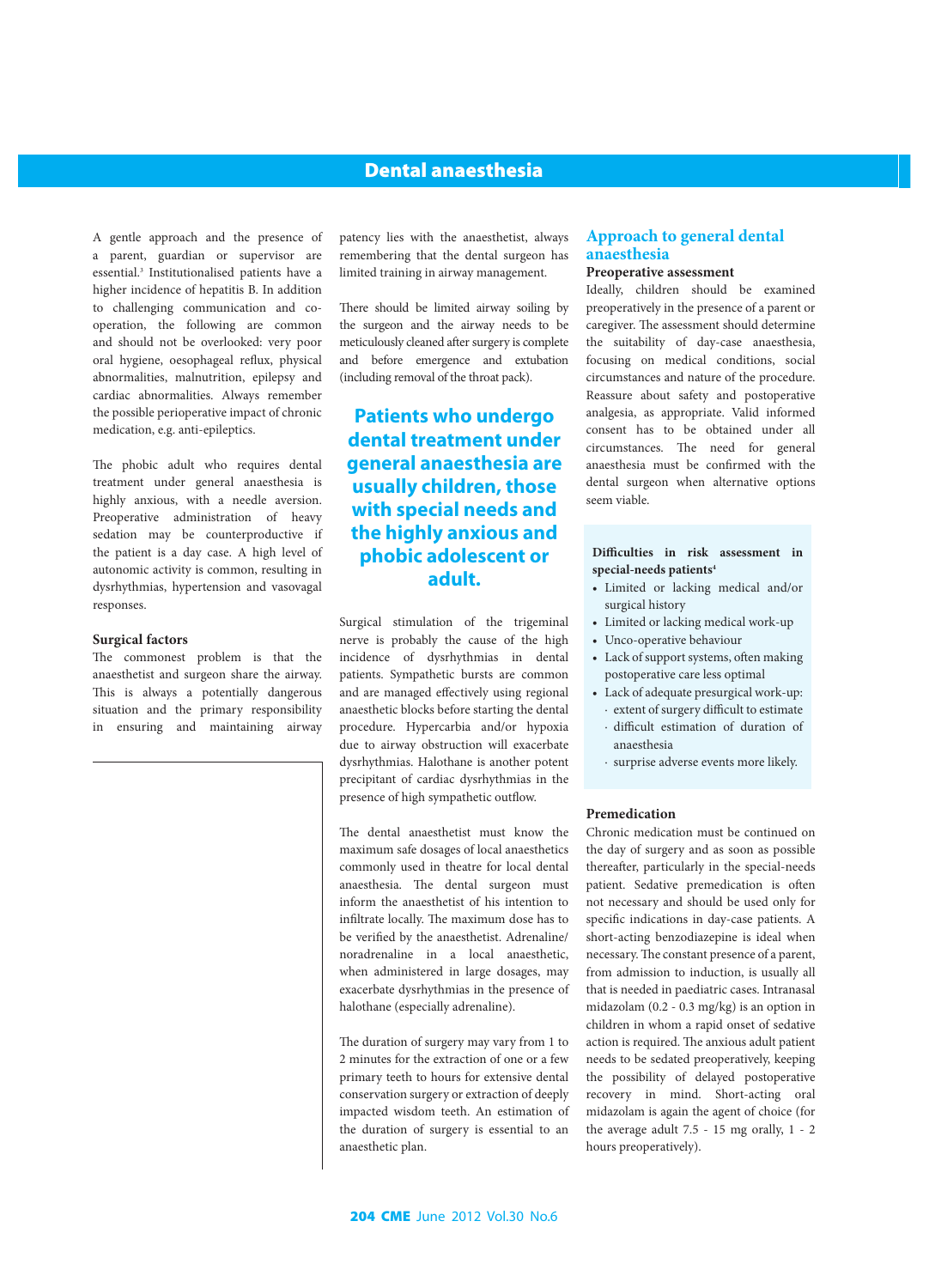### Dental anaesthesia

In conventional teaching antibiotic prophylaxis is needed in patients with cardiac valve lesions, an endocarditis history and most cases of congenital cardiac defects. However, the current NICE guidelines advise against antibiotic prophylaxis for dental procedures in endocarditis-susceptible people.<sup>5</sup> These guidelines are not, however, universally accepted. The motivation behind not giving antibiotic prophylaxis is that it appears to be ineffective as a preventive measure and the incidence of allergic reactions to the antibiotic is more prevalent in these patients than infective endocarditis.

**The need for general anaesthesia must be confirmed with the dental surgeon when alternative options seem viable.** 

#### **Induction**

Induction may take various forms, depending on patients' requirements. Inhalation induction, ideally with sevoflurane or halothane, is nearly always preferred in the small paediatric patient being held on the parent's lap or knee. It is essential to have an oximeter and ECG in place before starting the induction. The child is placed on the operating table when unconsciousness has been established and the parent is escorted to the waiting area. Intravenous access is essential and fluid deficit is replaced.

During the preoperative visit older children must be offered the option of intravenous induction. If intravenous induction is chosen, EMLA 5% cream (lidocaine and prilocaine) should be used one hour pre-induction and covered. The burning sensation of propofol is especially disturbing to children and can be prevented by venous access in the antecubital fossa (large vein) and then moved to a more suitable site (e.g the dorsum of the hand) after intravenous induction.

Induction of special-needs patients (e.g. cerebral palsy patients) by stealth is often possible and avoids physical restraint. Airway management in a syndromic child with a potential problematic airway may be challenging and a gaseous induction is the safest. Such children should not be anaesthetised by an inexperienced practitioner and must preferably be referred to a specialist anaesthesiologist. The presence of advanced airway management apparatus ('difficult airway' trolley with emergency airway devices) in theatre is mandatory before starting induction. Additional airway management plans must be in place and implemented immediately if the chosen, preferred approach fails.

#### **Airway management**

The route of endotracheal tube placement must be discussed with the dental surgeon in advance. It is often possible to complete the surgical procedure with a south-facing oral tube but a nasal tube offers unspoiled access to the oral cavity, additional stability, and is less likely to be disturbed by the surgeon. A reinforced tube is preferable (as it resists kinking) but is more costly and most practitioners prefer to use normal RAETM nasal or oral tubes. The reinforced tube may be useful when placed orally if the above-mentioned tubes are not available. Cuffed paediatric tubes can be used by an experienced anaesthetist but may do harm when overinflated and are best avoided by an inexperienced anaesthetist.

The placement of a pharyngeal pack prevents liquids and solid debris from entering the glottis, moving down to the tube cuff or further down the trachea in a spontaneously breathing child with an uncuffed tube that is too small. A correct size uncuffed tube starts to leak at a positive airway pressure of  $20 \text{ cm} + \text{C}$ 

#### **Maintenance of anaesthesia**

As most dental operations are performed in day patients, any anaesthetic technique that permits rapid recovery is suitable. Spontaneous breathing is often preferred for short procedures as it permits more flexibility and rapid recovery. Extensive and prolonged procedures will need positive pressure ventilation and muscle paralysis. Maintenance of anaesthesia can be provided, preferably via a low-solubility vapour with

shorter-acting opioids (sufentanil, fentanyl), or target-controlled infusion of propofol and remifentanil, ensuring rapid recovery.

# **The commonest problem is that the anaesthetist and surgeon share the airway.**

Prophylactic anti-emetics and dexamethasone must be considered to prevent postoperative nausea and vomiting in all dental patients, as the incidence is high.

#### **Extubation and recovery**

Thorough cleaning of the pharynx is essential before extubation. Removal of the pharyngeal pack is often done by the surgeon at termination of the procedure. Good communication is essential. A note on a piece of plaster placed on the anaesthetic machine or the patient's forehead reminds the anaesthetist about the removal of the pharyngeal pack. Awake extubation, preferably in the lateral position, is always indicated unless a (rare) contraindication exists, e.g. severe asthma. Placing the patient in the left lateral position

16786 ECOTRIN isl-MOD MED.indd 1 3/28/28/12 1:42:07 PM MED.indd 1 3/28/28/12 1:42:07 PM MED.indd 1 3/28/12 1:4